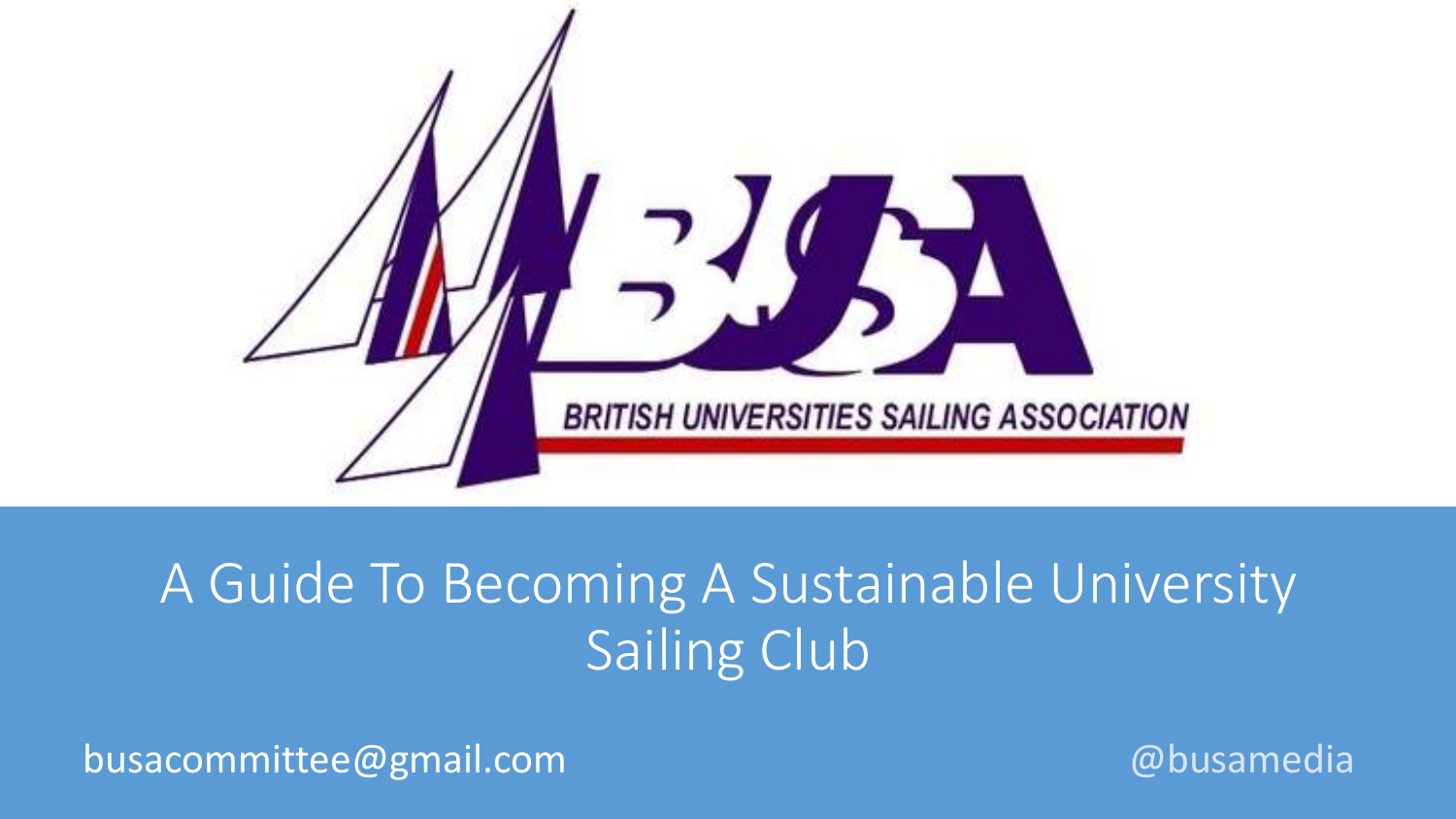### **Contents**

- Introduction & aims
- Why should sailors be involved
- Action Levels
- The Green Blue Sustainability Challenge
- Support

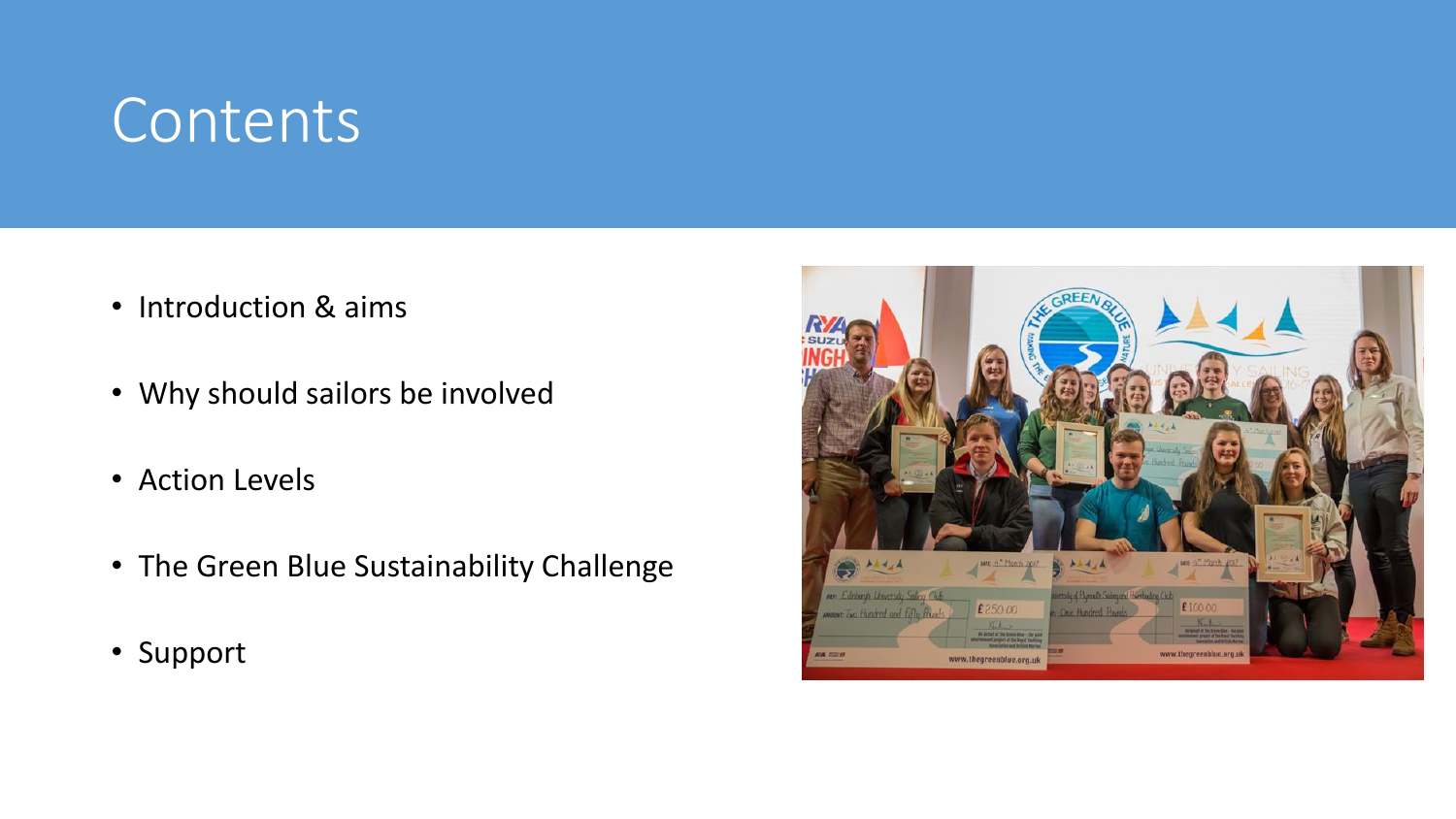### Introduction

- This guide provides a pathway of ideas and suggestions to aid your club to become more sustainable and environmentally friendly in your activities.
- BUSA aims to support clubs to develop this aspect alongside developing sailing disciplines and activities.
- Our sailing environment is the water, either on reservoirs, on rivers or at sea. We therefore have a responsibility to help maintain these environments, their beauty, security and diverse ecosystems. I In turn our actions aid the fight against climate change.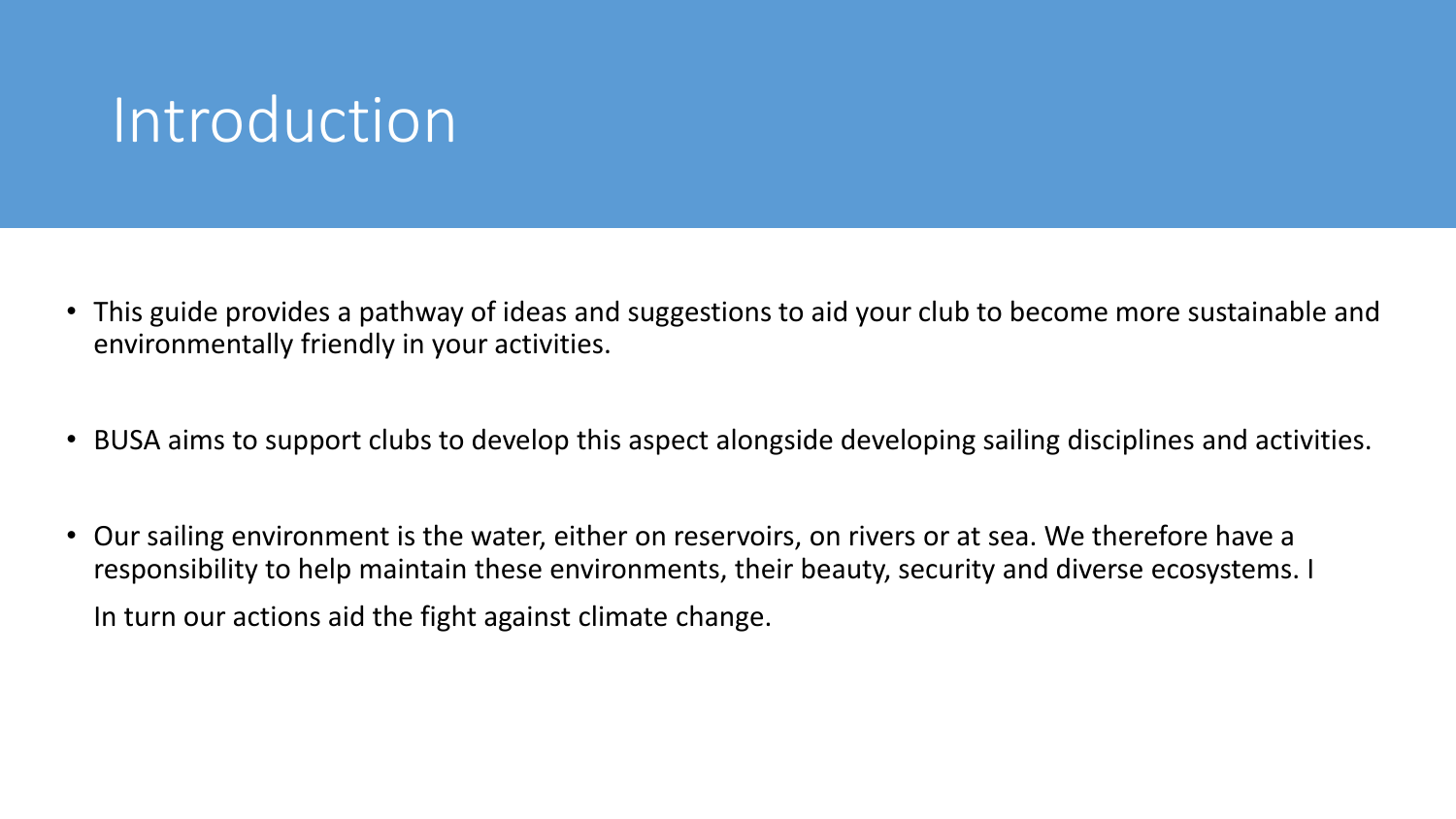# What does this guide aim to achieve?

- To encourage clubs to develop sustainability and start conversations.
- To encourage university sailors to become more aware of the environment and support action on different levels:
	- Individual Actions
	- Club Actions
	- Community & University Actions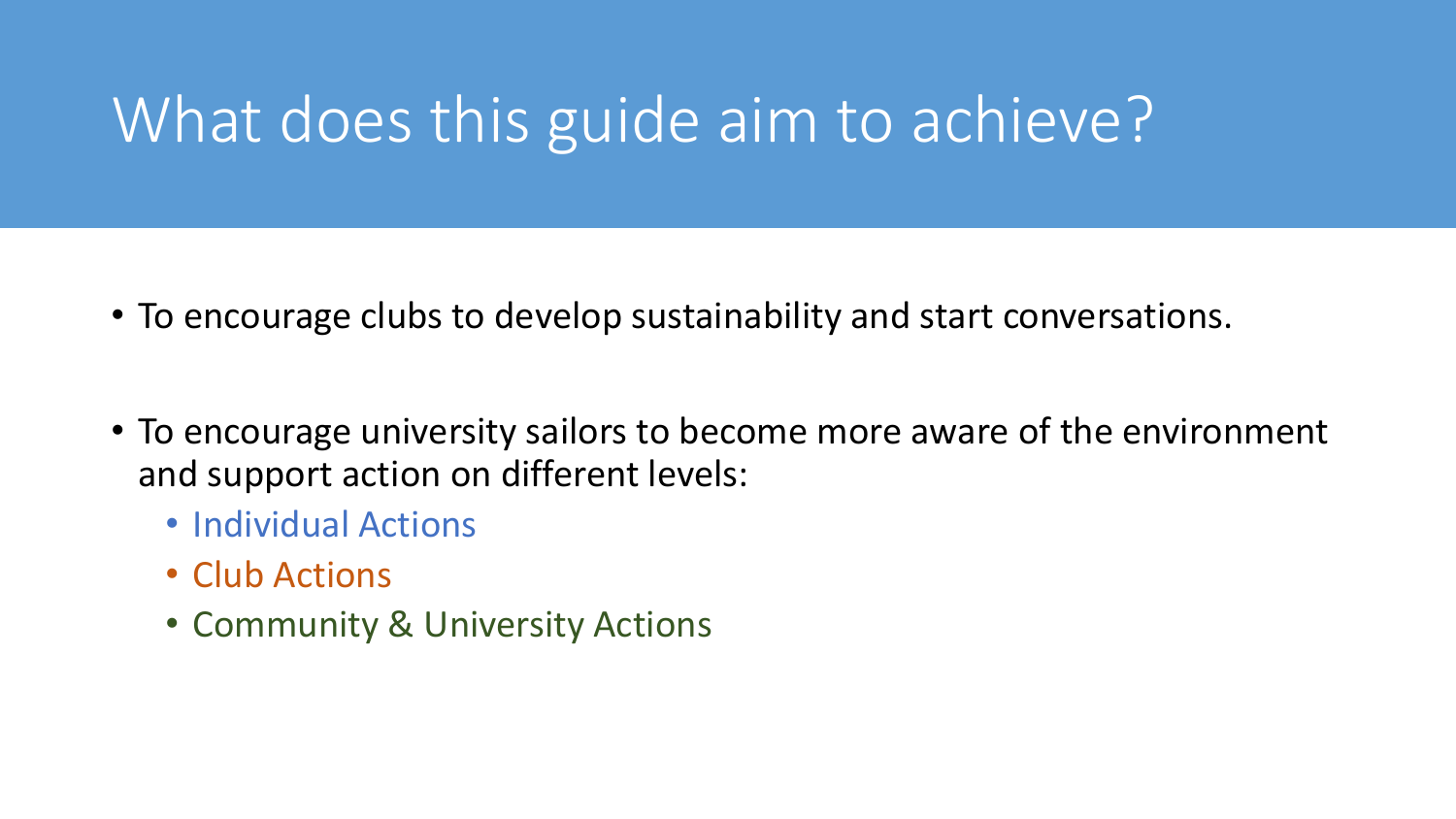# Why Should University Sailors Be Involved?

1

 $\overline{\mathcal{L}}$ 

3

4

5

- We use the water and the surrounding environment, in our everyday lives and in our sport. It has become normal to see plastic in the water- it is not.
- Marine environments are essential for ecosystems around the globe, and have an important role in sustaining us.
- Plastic is one of the biggest threats to our oceans. It enters from all points of the water course (most often from the land e.g. gutters) which all empty into the ocean.
- Plastic kills marine life through ingestion and strangulation. The full effects of microplastics which continue to accumulate in the food chain are still being studied.
- Sport is a large part of university life. It is a platform upon which we can encourage and influence changes in university communities. We can advocate for the action we want to see.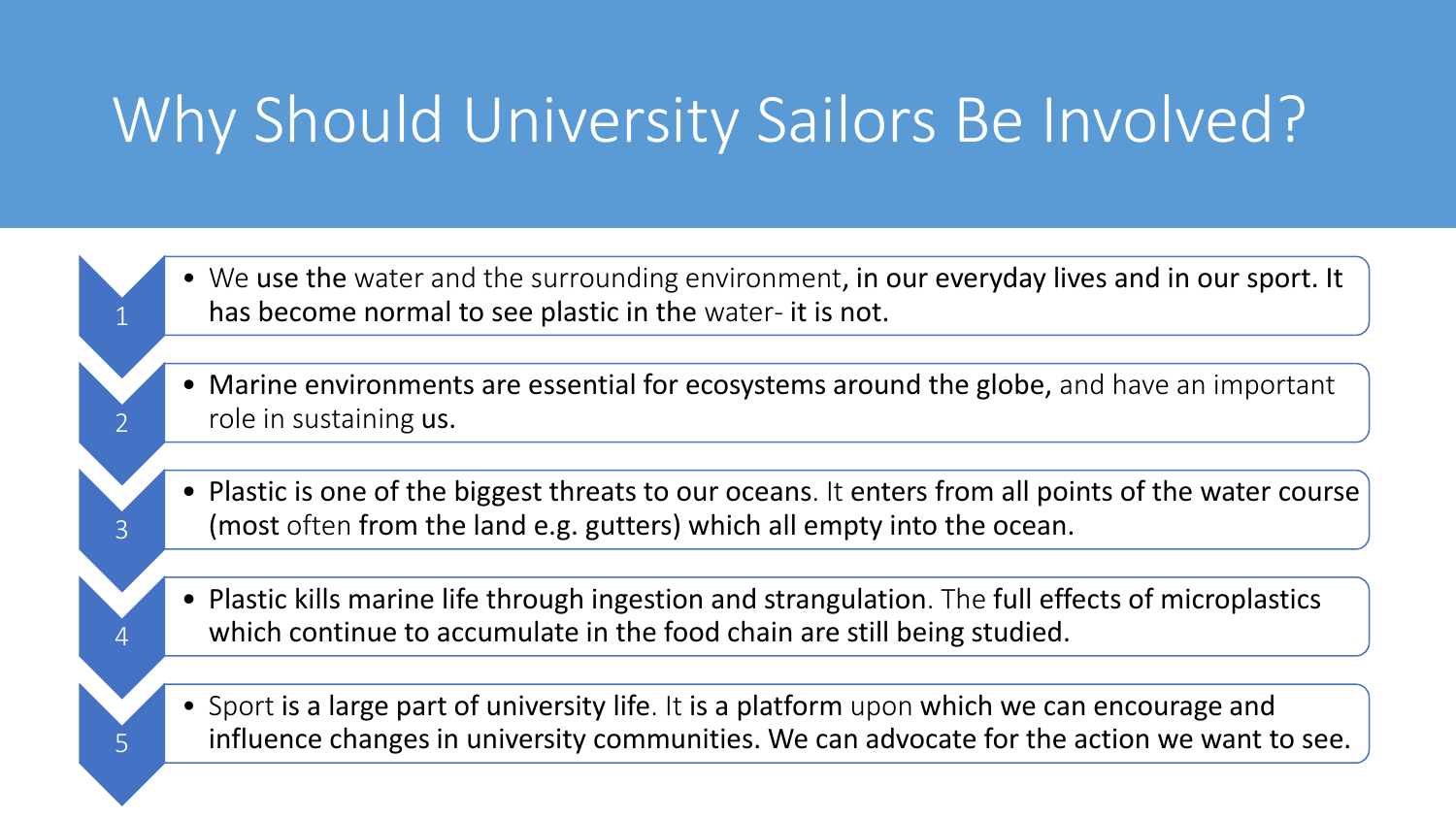#### What can you do as a...

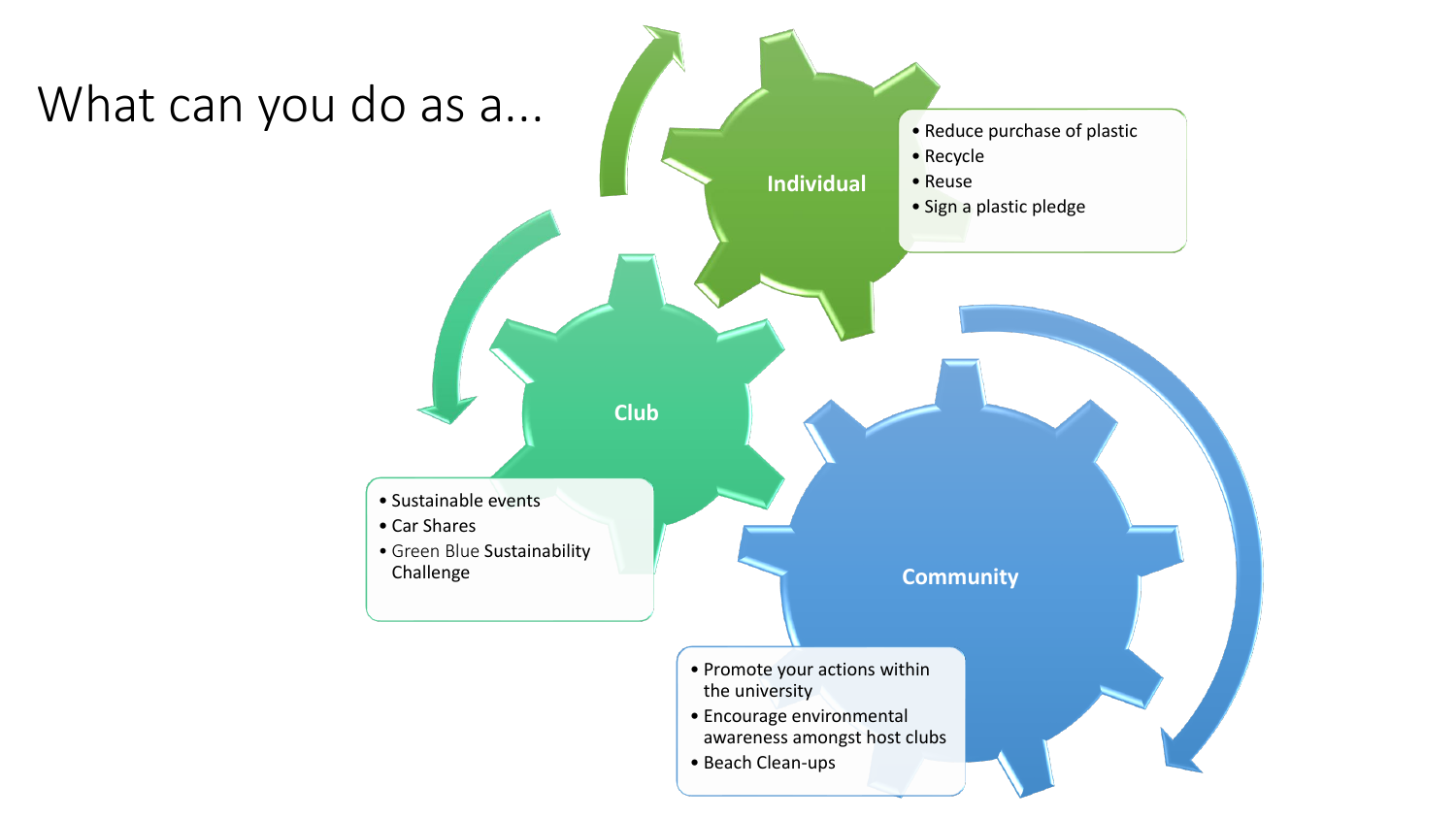# Individual Actions – while club actions may appear 'larger' all our individual actions accumulate



Remember your reusable water bottle



Refuse single use plastic bags



Take your own cutlery



Use a reusable coffee cup



Refuse sachets for condiments



When shopping look for refillable options

Don't forget the basics!  $\rightarrow$ 

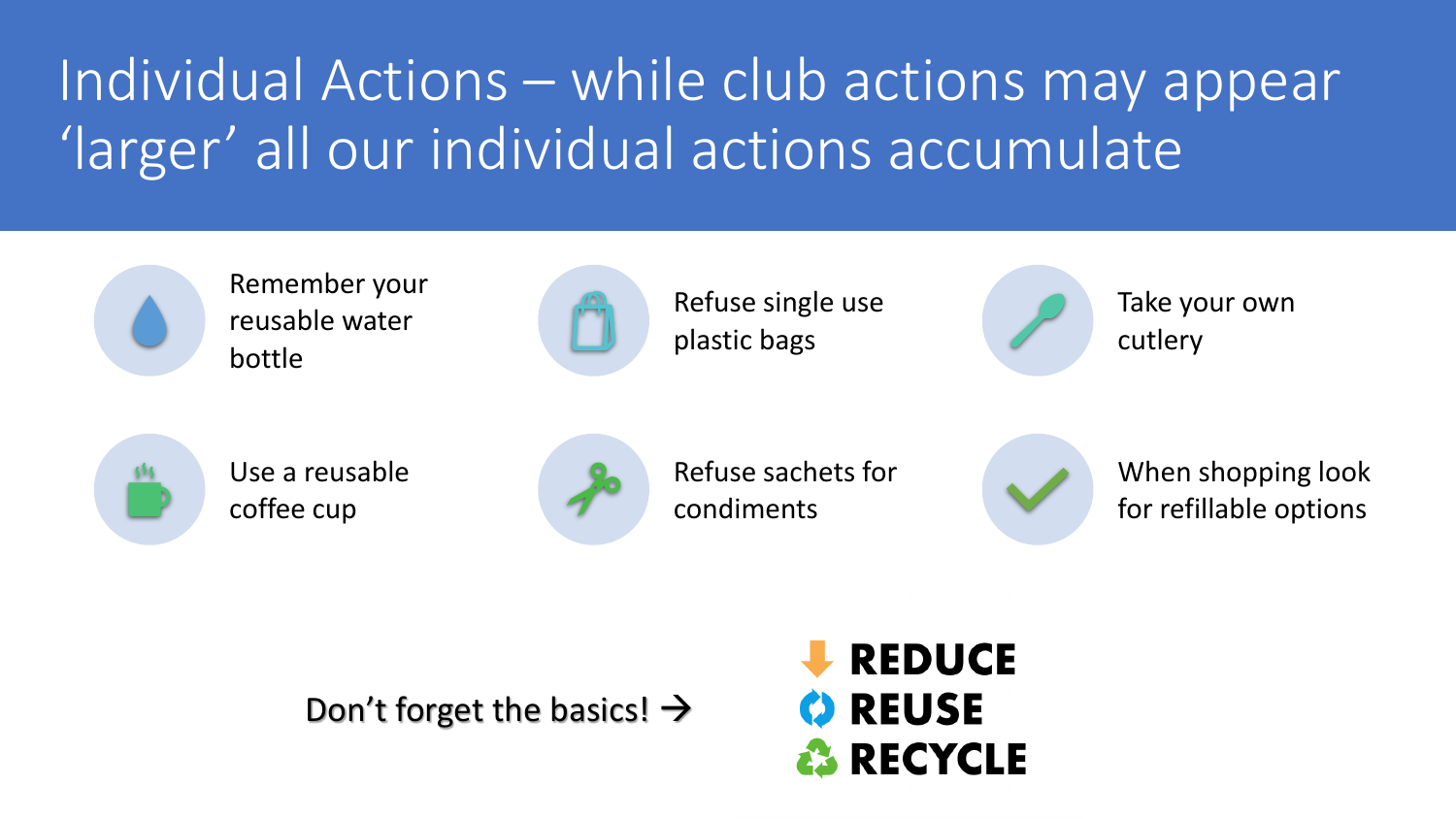# Club Action







**AYA** 



Elect a Sustainability **Officer** 

Run Sustainable Events and **Training** 

Car Share to Training and Events (its cheaper too!) Take Part in The Green Blue Sustainability Challenge

Plastic Free Socials (no plastic straws or plastic cups!)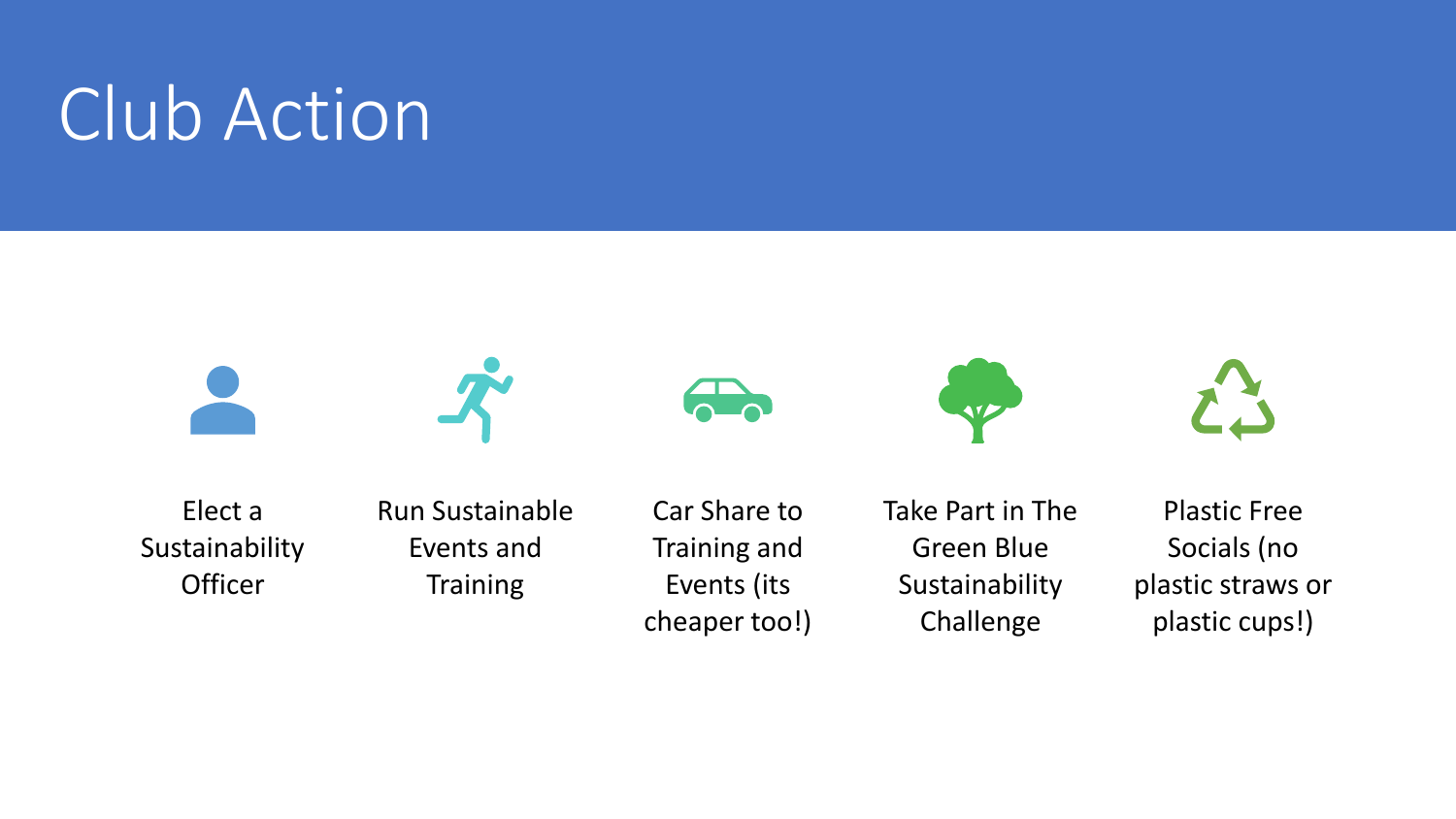#### Community Action - You are part of a large student community : Your University!

| <b>Support</b> | Support your SU Development Officers' Sustainable Goals<br>• E.g. reducing single use plastic on campus |
|----------------|---------------------------------------------------------------------------------------------------------|
| Promote        | Promote sustainability in Sports/Fresher's Fayres                                                       |
| <b>Action</b>  | Do Beach Clean-ups - or stay local and litter pick your university campus or town center!               |
| Collaborate    | Collaborate with other sports clubs (windsurfers & canoe clubs also use the marine environment!)        |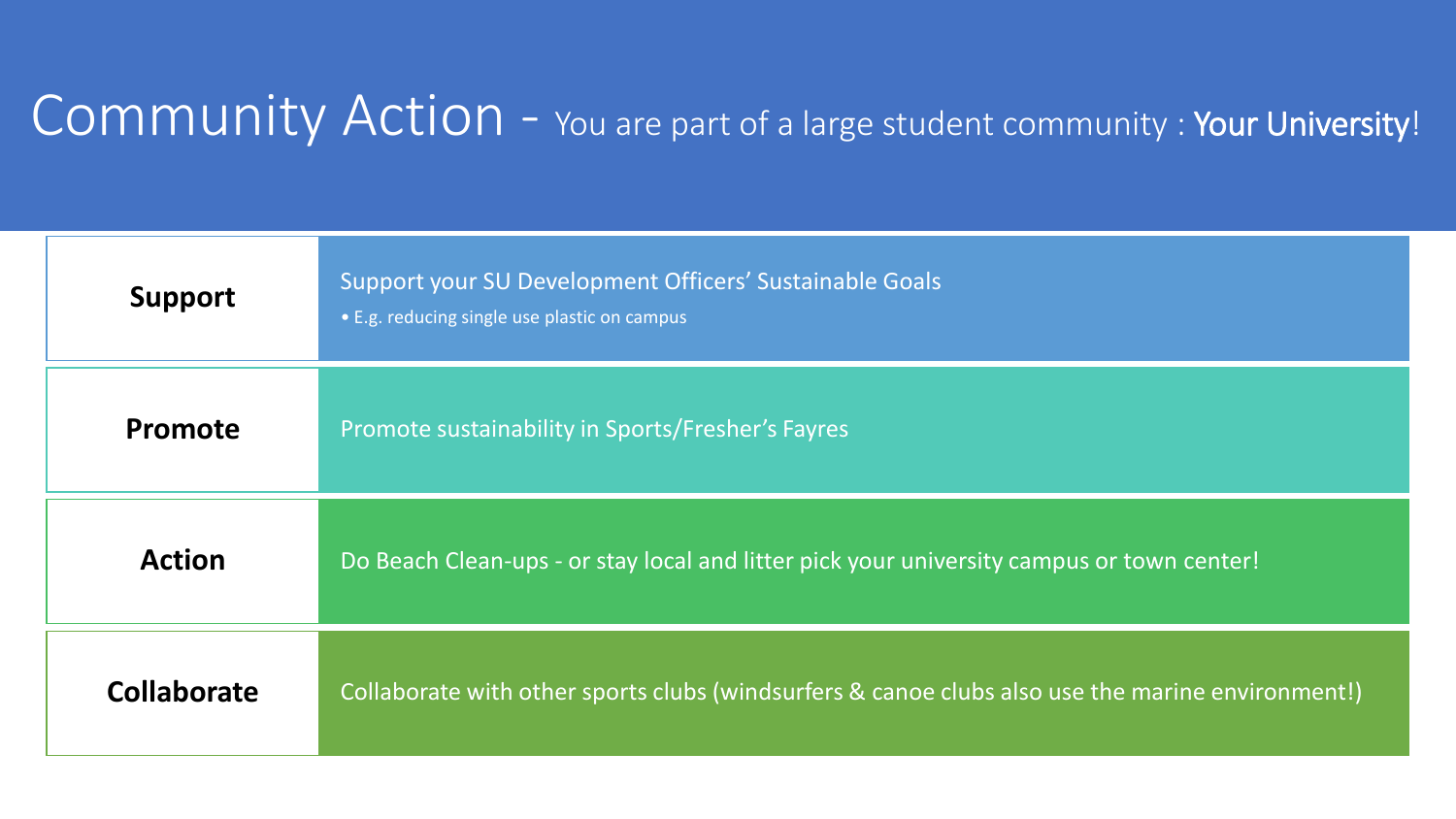## The Green Blue Sustainability Challenge





- To get involved contact Kate at [info@thegreenblue.org.uk](mailto:info@thegreenblue.org.uk)
- The challenge is set to 3 levels: Bronze, Silver and Gold. At each level, successful clubs will be entered into a prize draw.
- Each participating club will appoint a Sustainability Officer to drive change within their club.
- Actions include: minimising the harm from spread of invasive species, ensuring spill kits are available, single use plastics are reduced, and increasing awareness of the environment.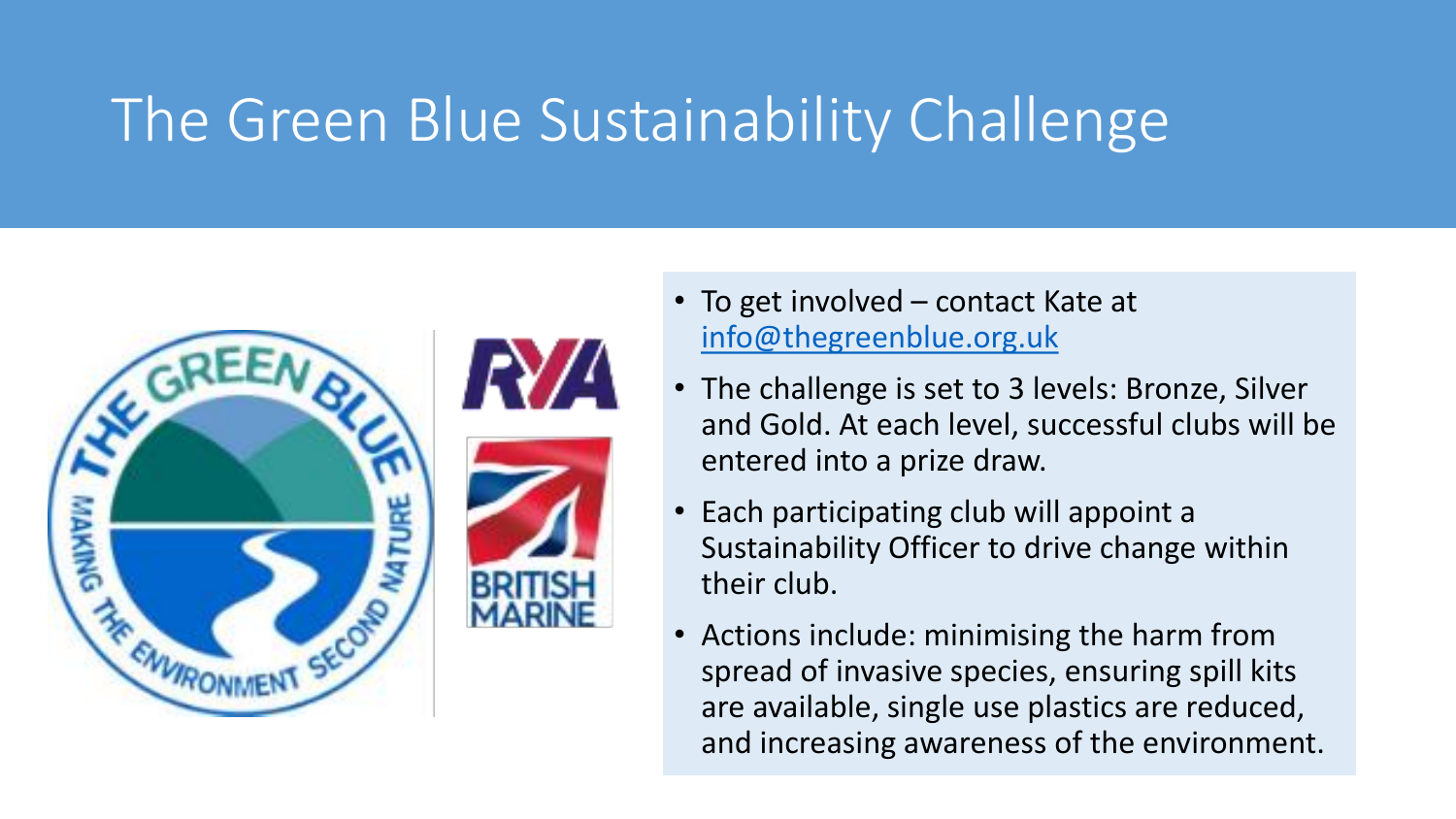#### Case Study: University of Sheffield Sailing Club



Sheffield University started the Green Blue University Sustainability Challenge in September 2019. They successfully completed the Bronze Challenge in 2020!

Here's what Bella Acland (Club Commodore 2019 - 2020) had to say about participating *"it makes more 'green thinking' become the norm"* and "*changes trends from 'untrendy' plastic water bottles to reusable ones becoming very popular"*. Its about 'questioning decisions to make small changes'. They worked alongside this they worked with Pennine Sailing Club their host club to encourage other sailors to be environmentally sustainable as well.

The club even decided to make their club stash sustainable with branded reusable coffee cups!